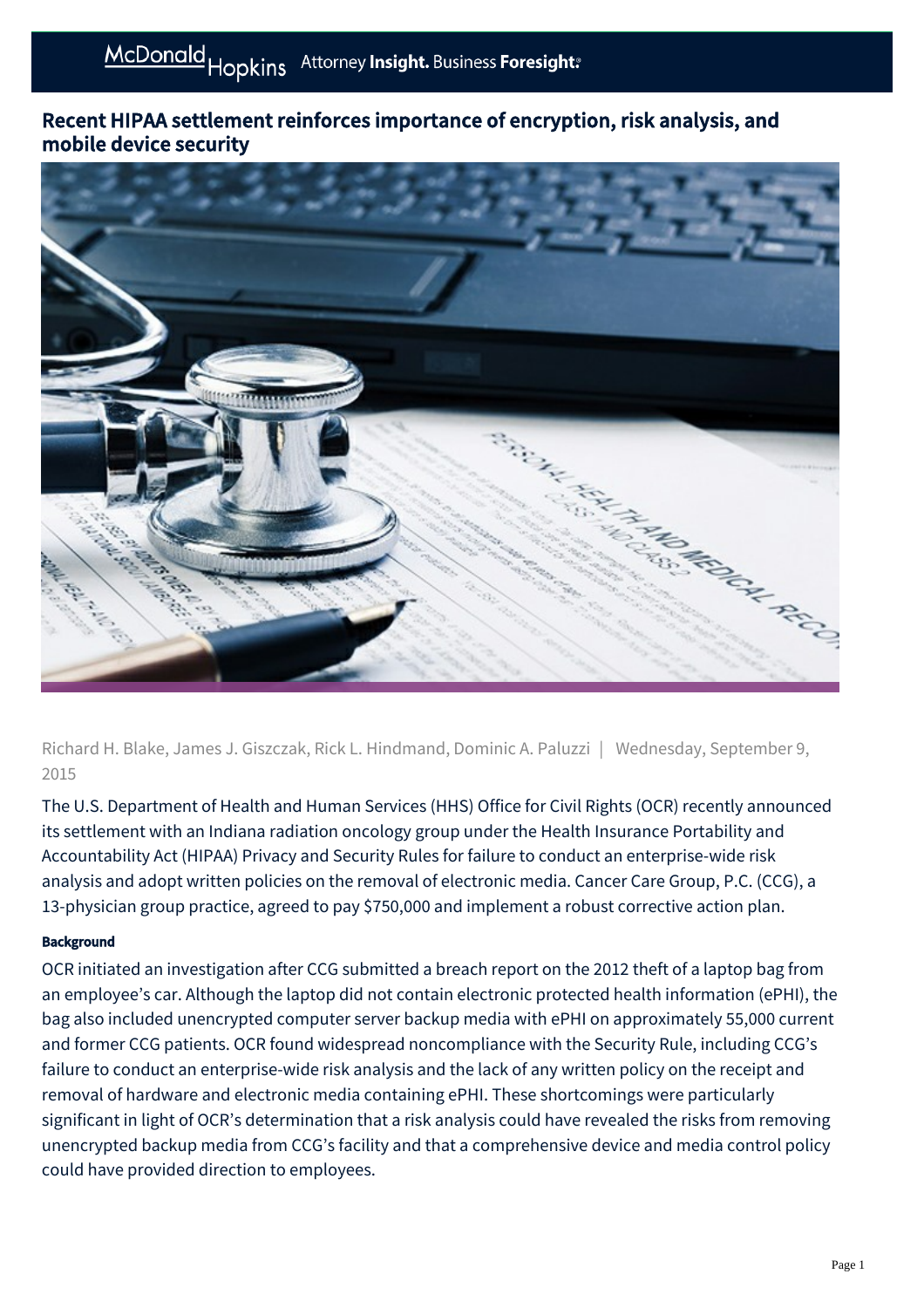### **Recent HIPAA settlement reinforces importance of encryption, risk analysis, and mobile device security**

The settlement, which was dated Aug. 31 and announced Sept. 2, reinforces a long line of OCR enforcement actions and resolution agreements focusing on risk analysis of security risks and vulnerabilities, and also highlights the challenges with mobile device security. The press release includes the following warning from OCR Director Jocelyn Samuels:

Organizations must complete a comprehensive risk analysis and establish strong policies and " procedures to protect patients' health information. Further, proper encryption of mobile devices and electronic media reduces the likelihood of a breach of protected health information. "

#### OCR conference

In addition, risk analysis, encryption and mobile device security were recurring themes at an OCR cosponsored conference last week (Sept. 2 and 3, 2015) on Safeguarding Health Information. OCR Director Jocelyn Samuels, as well as other speakers from OCR, the Federal Trade Commission (FTC), and other agencies, described risk analysis and risk management as cornerstones to security. Covered entities and business associates will face additional scrutiny with OCR's HIPAA audits, which OCR officials assured last week will begin soon.

At last week's conference, Iliana Peters, the senior advisor for compliance and enforcement at OCR, praised CCG for providing innovative radiation oncology services to patients who otherwise wouldn't have access. This wasn't enough, however, to prevent OCR from pursuing CCG for HIPAA violations. The CCG settlement provides an important reminder that doing good doesn't excuse even an innovative physician practice from its obligations to safeguard patient information.

#### Takeaways

Covered entities and business associates should learn from this HIPAA settlement (and the other similar recent ones). It is essential to conduct ongoing risk analyses and implement encryption for ePHI both at rest and in motion. When the inevitable happens, make certain that you have an Incident Response Team and Incident Response Plan in place to respond to any potential compromise of PHI. The resulting regulatory investigations and enforcement actions are more frequent and complex than ever before. Make sure your organization is implementing the necessary proactive measures now, while things are calm. You don't want to be the next one writing a big check to HHS OCR.

OCR's press release is available on the U.S. Department of Health & Human Services' [website](http://www.hhs.gov/ocr/privacy/hipaa/enforcement/examples/cancercare.html) along with the resolution agreement.

For more information, please contact one of the attorneys listed below.



**[Richard H. Blake](https://mcdonaldhopkins.com/Team/Attorney/r/Richard-Blake)**



**[James J. Giszczak](https://mcdonaldhopkins.com/Team/Attorney/j/James-Giszczak)**